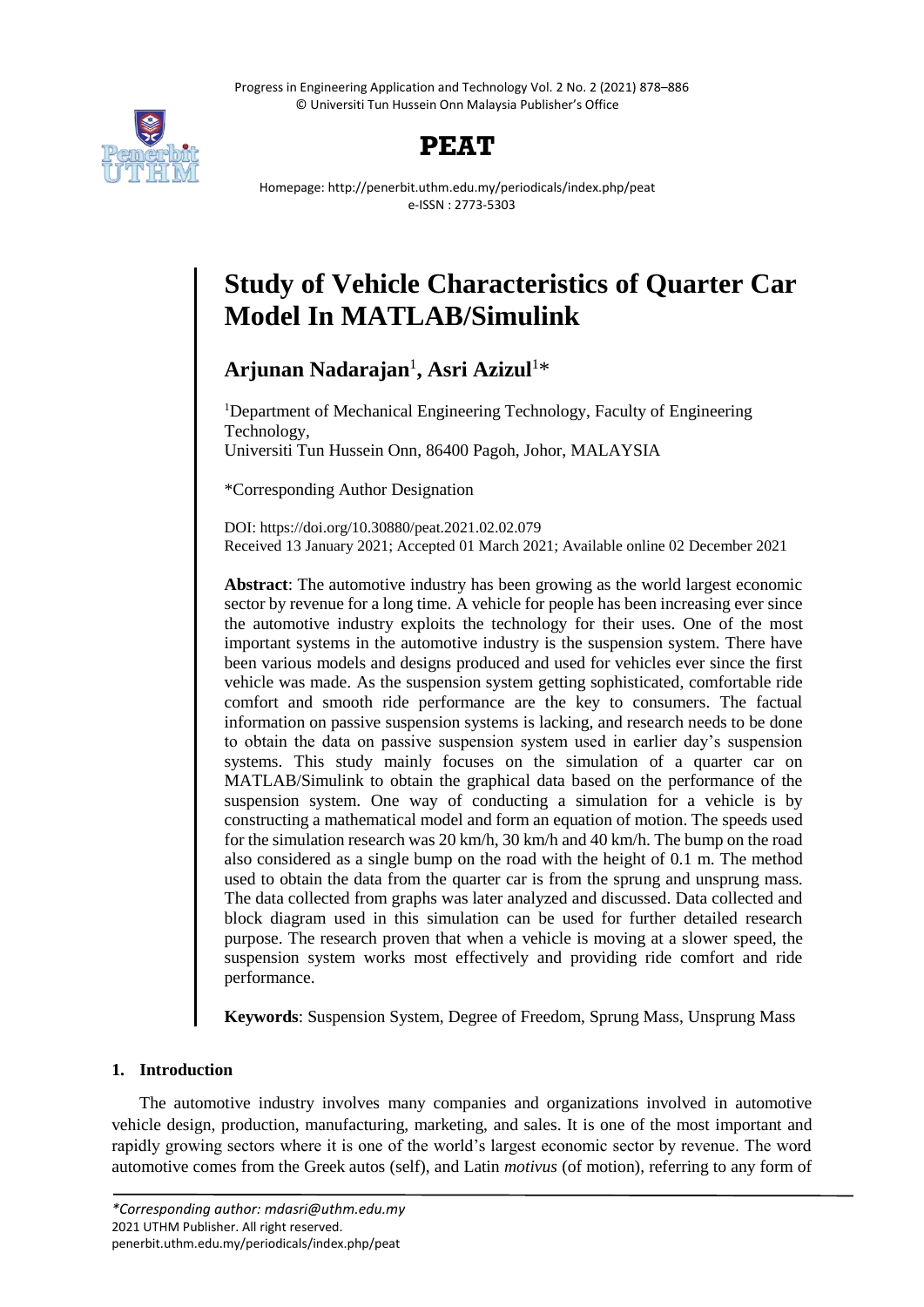self-powered vehicle. This term, as proposed by [Elmer Sperry \(](https://en.wikipedia.org/wiki/Elmer_Ambrose_Sperry)1860- 1930), first came into use with reference to automobiles in 1898 [1][2]. Vehicle dynamics refers to the directional performance and dynamics of road vehicles, and typically vehicle dynamics is based on classical mechanics. The vehicle dynamic consists of the vehicle body (sprung mass), the suspension component (spring and damper) and tire (unsprung mass) as essential parts of the system. The vehicle dynamic performance can be divided into three aspects according to the force direction which are lateral dynamic i.e. handling, longitudinal dynamic i.e. acceleration and vertical dynamic performance i.e. ride and pitch performance [3]. A vehicle development most likely commences with a mathematical model in order to optimize its dynamic and seating responses before a prototype is constructed. Furthermore, the model is used as an evaluation method that considers the sensitivity of human body to different frequencies, directions, and durations of vibration, and to obtain subjective evaluations that can contribute to design improvement [4].

#### 1.1 Suspension System

The suspension system consists of tires, the air in the tires, springs, shock absorbers, struts, arms, bars, linkages, bushings, and joints. The suspension system components are located between the frame of the vehicle and the road. Basically, there are three types of car suspension system; passive, semiactive and active suspension system. A passive suspension system includes the conventional springs and shock absorbers. Such system has an ability to store energy via spring and to dissipate in via damper. A semi-active suspension system provides controlled real-time dissipation of energy. A mechanical device called active damper is fixed in parallel with a conventional spring. It does not provide any energy to the system. Active suspension system has an ability to store, dissipate and to introduce energy to the system. The active suspension is equipped with sensors, which are linked to a powerful computer system, which has information about the vehicle and its response to different road conditions. [5]

#### 1.2 Quarter Car Model

The suspension system consists of tires, the air in the tires, springs, shock absorbers, struts, arms, bars, linkages, bushings, and joints. The suspension system components are located between the frame of the vehicle and the road. Basically, there are three types of car suspension system; passive, semiactive and active suspension system. A passive suspension system includes the conventional springs and shock absorbers. Such system has an ability to store energy via spring and to dissipate in via damper. A semi-active suspension system provides controlled real-time dissipation of energy. A mechanical device called active damper is fixed in parallel with a conventional spring. It does not provide any energy to the system. Active suspension system has an ability to store, dissipate and to introduce energy to the system. The active suspension is equipped with sensors, which are linked to a powerful computer system, which has information about the vehicle and its response to different road conditions. [3]

#### **2. Materials and Methods**

#### 2.1 Mathematical Model

Tire and suspensions are considered in two degrees of freedom of quarter car model as shown in Figure 1. This model is based on the bouncing motion of the vehicle due to random road surfaces. In this model only 1/4th of the vehicle is taken in to consideration for the vibration analysis. The model is two dimensional. Basically this model is consisting of one wheel which is specified by the spring and a damper in the diagram and sprung mass.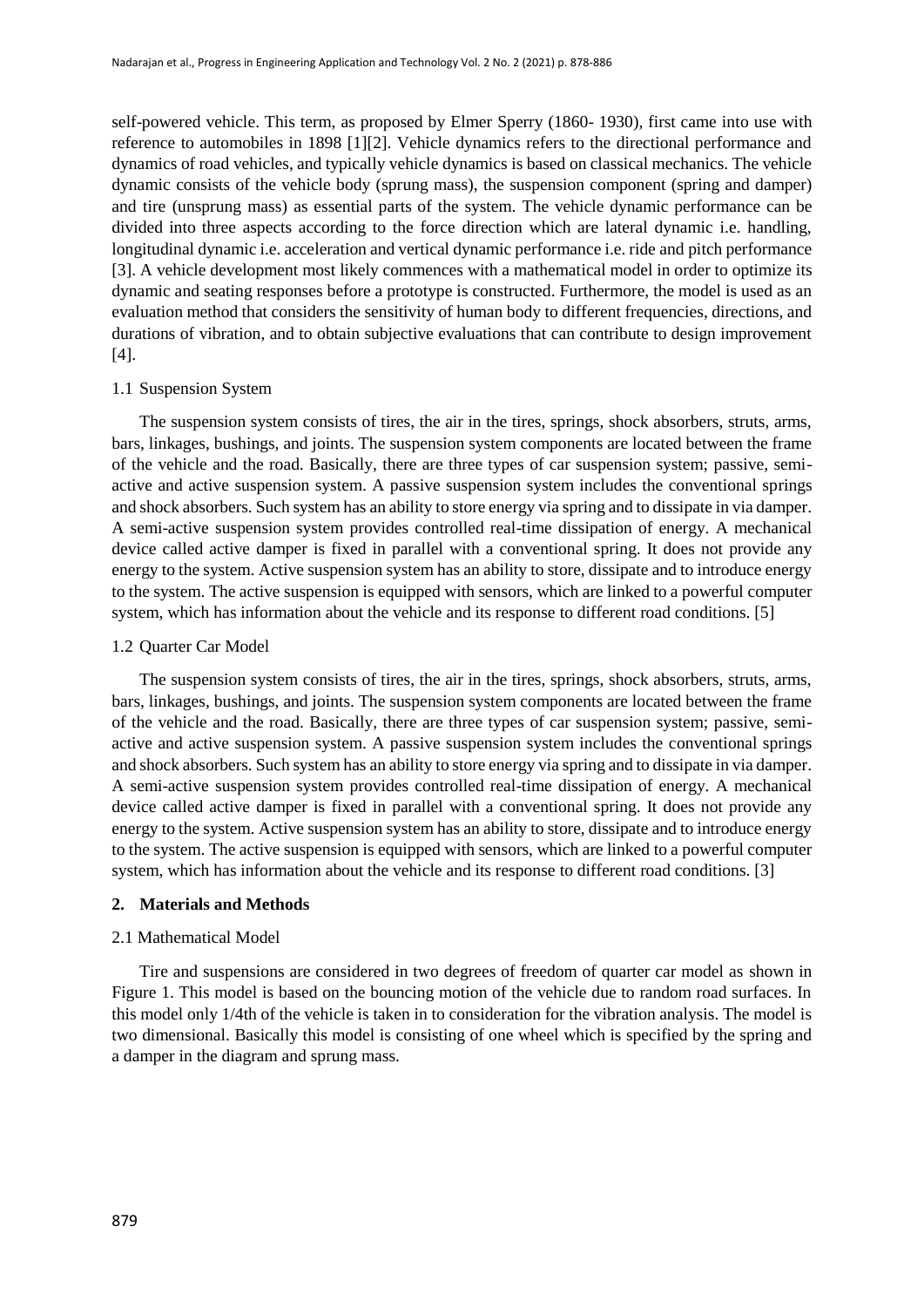

**Figure 1: Quarter car model of a suspension system**

2.2 Mathematical Equation

Modeling of automotive suspension is of great interest for automotive and vibration engineers. Vehicles ride quality is prime concern for the engineers when a vehicle passes over the speed bump. For our analysis 2 DOF quarter car model (Figure 1) has been developed with following assumptions [7]:

- Vehicle is rigid body with the suspension
- Suspension consist of suspension spring, absorber, sprung, un-sprung mass of the body
- Tire stiffness and tire absorptivity is considered separately

Parameters used for mathematical modeling are as follows:

 $m_s$  = Sprung Mass

 $m_{\nu}$  = Un-sprung Mass

 $x_s$  = Vehicle body motion,

 $x_u$  = Wheel body motion,

 $x_r$  = Road velocity,

 $k_s$ ,  $k_t$  = Suspension & Tire spring rates respectively,

 $c_s$ ,  $c_t$  = Suspension & Tire damping respectively

The equation of motion for sprung and unsprung mass of the model considering it moving over a speed bump will become [8][9]:

$$
m_{s}\ddot{x}_{s} - c_{s}(\dot{x}_{s} - \dot{x}_{u}) + k_{s}(x_{s} - x_{u}) = 0
$$

$$
m_u \ddot{x}_u - c_s (\dot{x}_s - \dot{x}_u) - k_s (x_s - x_u) - k_t (x_u - x_r) = 0
$$

#### **Figure 2: Methodology flowchart of quarter car model**

#### **3. Results and Discussion**

The mathematical model in Figure 3 below shows the model that had been constructed for a quarter car model. The mathematical model begins from the formation of mathematical equation of the mathematical model. The speeds used to run this simulation was 20 km/h, 30 km/h and 40 km/h. The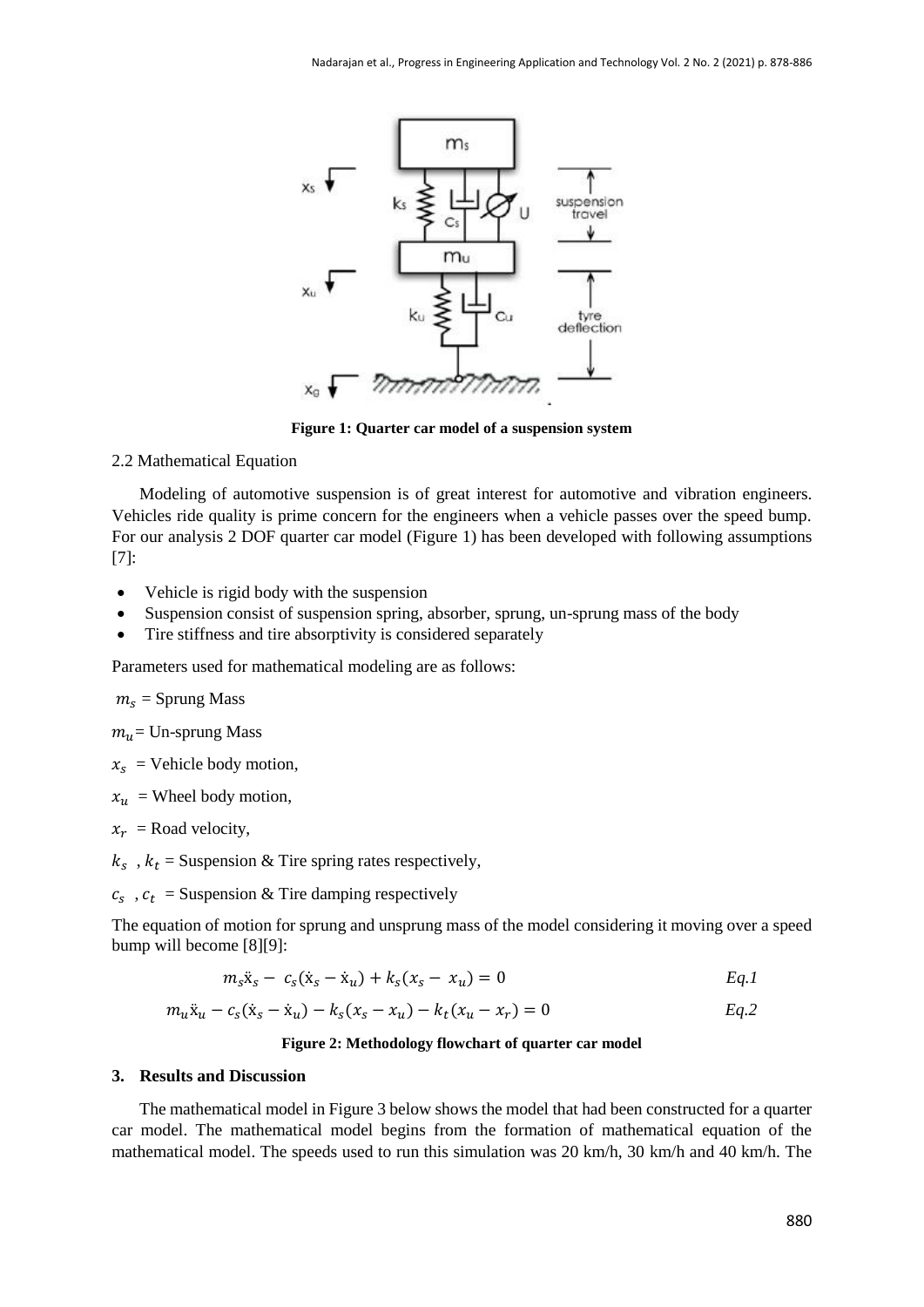three speed for this simulation was choose due to the driving conditions and average speed each driver passes through a bump.



**Figure 3: Mathematical model in MATLAB/Simulink software**



**Figure 4: Sprung mass displacement at 20, 30 and 40 km/h**

Graph shows the sprung mass displacement of quarter car model at speeds of 20, 30 and 40 km/h. The graph shows that the sprung mass displacement has the highest and lowest amplitude at 20 km/h and the lowest amplitude recorded is at 40 km/h. The graph dissipates to zero for all three speeds at the time of 8 second. The difference between sprung mass displacement at 20 km/h and 30 km/h is less than 20.00 % while the difference between sprung mass displacement at 20 km/h and 40 km/h is more than 60.00 %.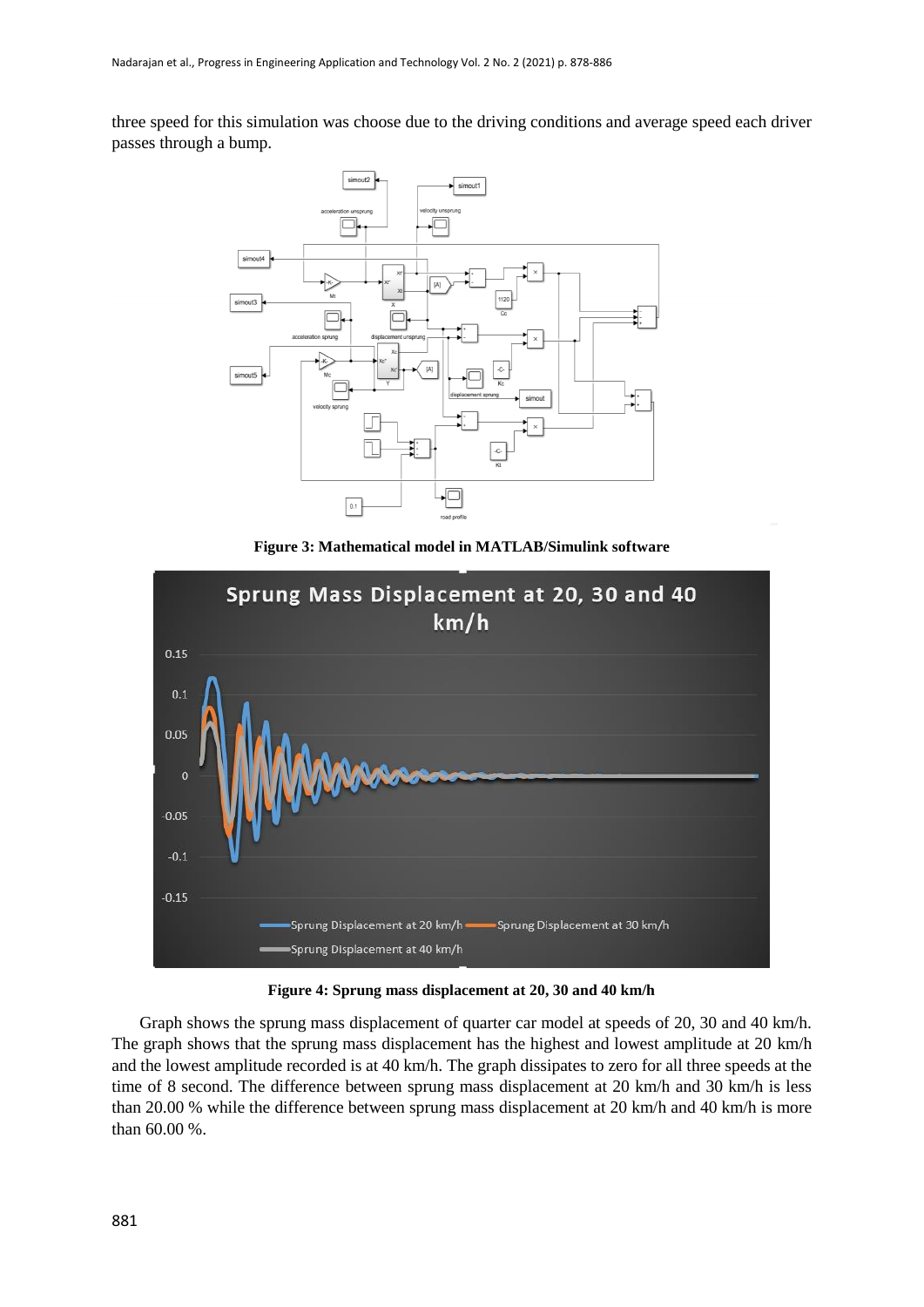

**Figure 5: Sprung mass velocity at 20, 30 and 40 km/h**

Graph shows the velocity of sprung mass at 20, 30 and 40 km/h. The highest and lowest amplitude recorded was at the speed of 20 km/h and the lowest followed by at the speed of 40 km/h. The graph started to settle down at 8.5 seconds for all three speeds. The difference between sprung mass velocity at 20 km/h and 30 km/h is less than 15.00 % while the difference between speeds of 20 km/h and 40 km/h is more than 30.00 %.



**Figure 6: Sprung mass acceleration at 20, 30 and 40 km/h**

Graph shows the sprung mass acceleration at speeds of 20, 30 and 40 km/h. The lowest amplitude was recorded was at speed of 20 km/h while the highest amplitude recorded was recorded was at speed of 40 km/h. The sprung mass acceleration at 30 km/h recorded the steadiest between all three speeds.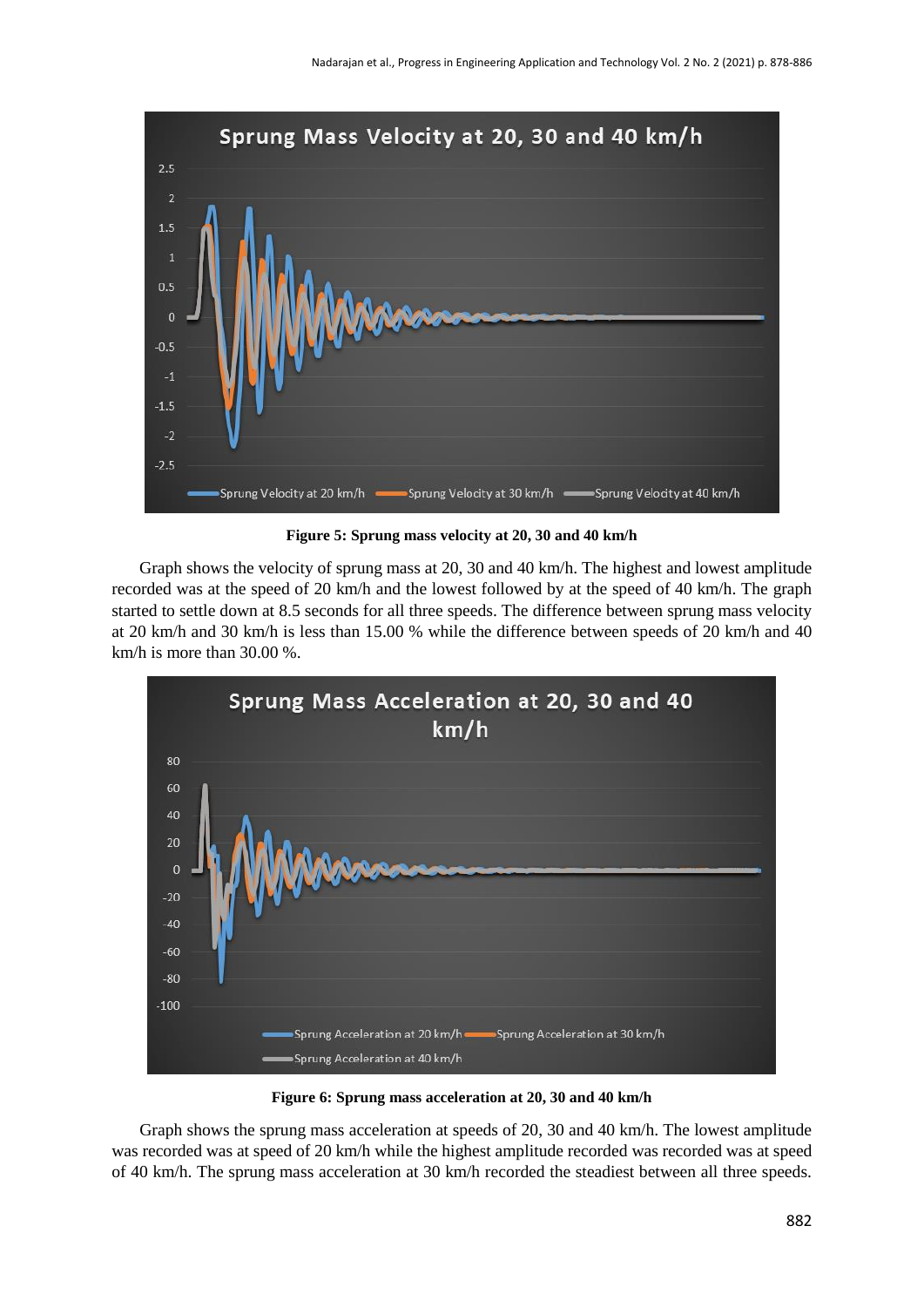The difference of sprung mass acceleration at 20 km/h and 30 km/h is 35.00 % while the difference between 30 km/h and 40 km/h is less than 15.00 %.



**Figure 7: Unsprung mass displacement at 20, 30 and 40 km/h**

Graph shows the data collected for unsprung mass displacement at speeds of 20, 30 and 40 km/h. The highest amplitude recorded was at speed of 20 km/h while the second highest amplitude was at 20 km/h. The lowest amplitude was recorded was also at speed of 20 km/h. Unsprung mass displacement of speeds of 20, 30 and 40 km/h settled down at 8 seconds. The difference between unsprung mass displacement at 20 km/h and 30 km/h is more than 40.00 % while the difference between unsprung mass displacement at 30 km/h and 40 km/h is less than 20.00 %.





Graph shows the unsprung mass velocity at 20, 30 and 40 km/h. The highest and lowest amplitude recorded of unsprung mass velocity at speed of 40 km/h. The speed of 30 km/h recorded the most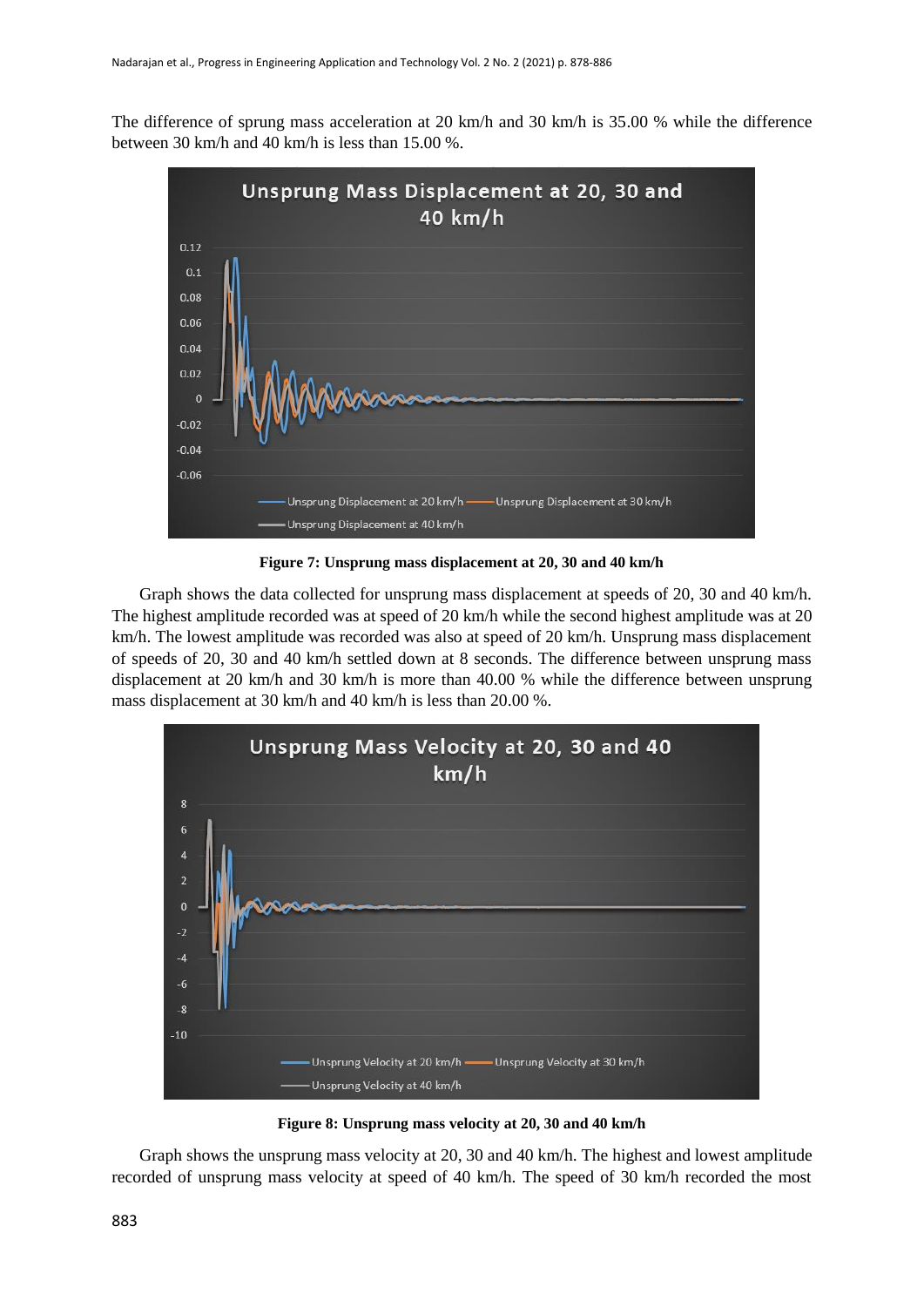average result between all three speeds. The difference between unsprung mass velocities of speed 20 km/h and 30 km/h is more than 40.00 % while the difference between speed of 20 km/h and 40 km/h is less than 30.00 %. The time taken by all three speeds to settle down was around 6.5 seconds.



**Figure 9: Unsprung mass acceleration at 20, 30 and 40 km/h**

The graph shows the unsprung mass acceleration at speeds of 20, 30 and 40 km/h. The highest amplitude of unsprung mass acceleration recorded was at the speed of 40 km/h while the lowest amplitude recorded was at the speed of 20 km/h. The difference between unsprung mass acceleration at speeds of 20 km/h and 30 km/h is less than 40.00 % while the difference of unsprung mass acceleration between speeds of 30 km/h and 40 km/h is less than 20.00 %. All three speeds reached stability in graph data at the time of 6 seconds.

The graphs above shows that the ride comfort is reduced significantly when the speed is increased from 20 km/h to 40 km/h. The suspension system does not have enough time to absorb and release shock. Therefore, there is a jumping motion when passing over a bump on a high speed. The graph also shows the amplitude is controlled in the speed of 20 km/h where there is plenty of time for the suspension system to absorb and release shock. Therefore, it produces stable graph and gives better ride comfort.

## **4. Conclusion**

Based on the simulation conducted, the objective to develop a passive suspension system using a quarter car model in MATLAB/Simulink software was able to achieve. The experiment was conducted with three different speeds of vehicle, which are 20 km/h, 30 km/h and 40 km/h to hit a bump on a road. The data that had been gathered by sprung and unsprung mass on displacement, velocity and acceleration was converted into Microsoft Excel was achieved. The results shows that the best speed of going on a bump to maintain ride comfort and ride performance is 20 km/h. the result from this study enable a further study of a quarter car model on passive suspension system of a vehicle. The vehicle speed of 20 km/h had higher amplitudes on sprung and unsprung mass displacement, velocity and acceleration. This proves that slower speeds provides better time for the suspension system to absorb and disperse shock evenly throughout the ride.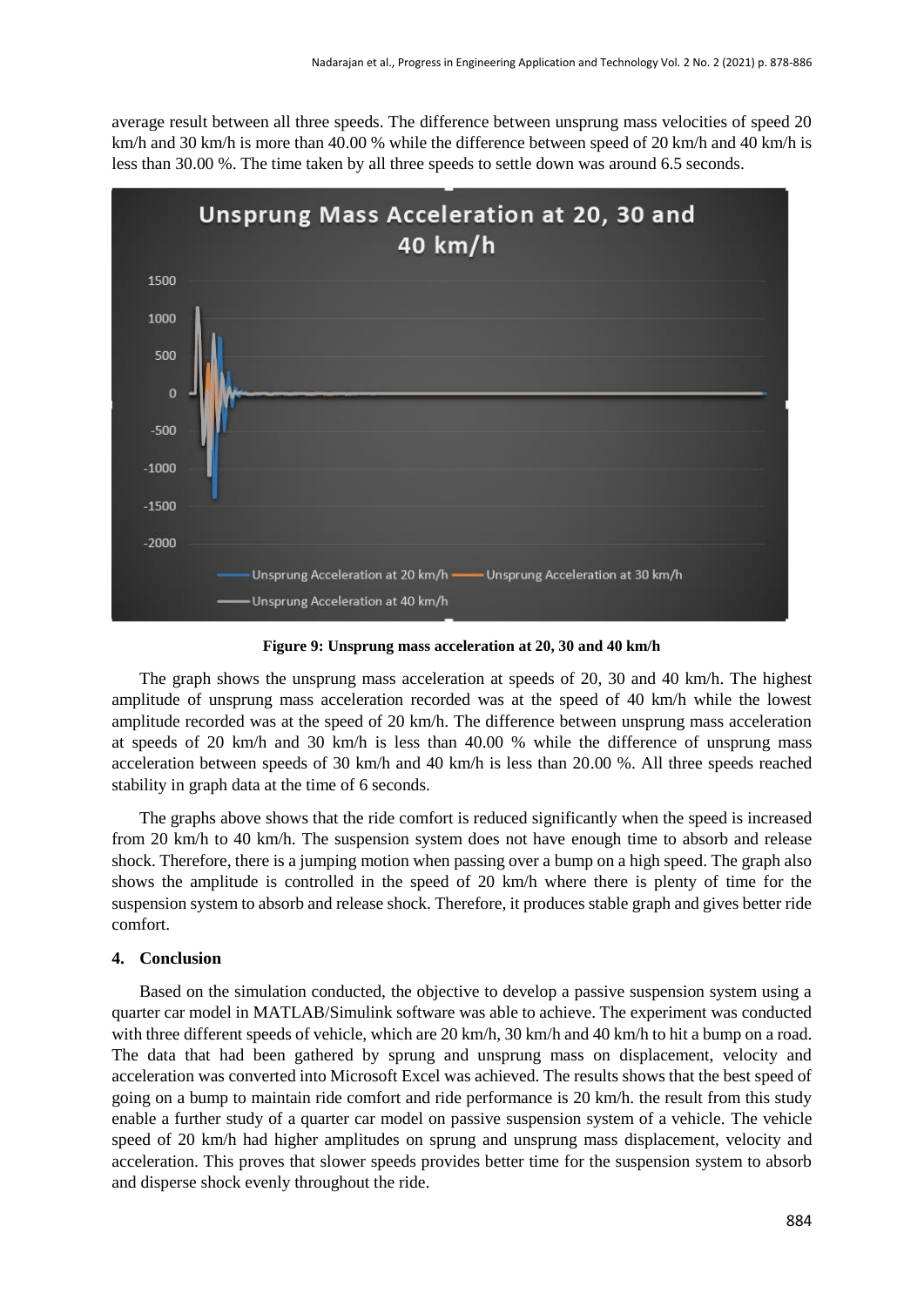## **Acknowledgement**

The authors would like to thank the Faculty of Engineering Technology, Universiti Tun Hussein Onn Malaysia (UTHM) Campus Pagoh for providing good facilities to complete this project.

## **References**

- [1] "Scientific and technical societies of the united states", en.wikipedia.org, 2008. [online]. Available:<https://en.wikipedia.org/wiki/auto> manufacturer. [accessed: 26- jan- 2021].
- [2] H.Douglas, "automotive", online etymology dictionary, 2018. [online]. Available: [https://en.wikipedia](https://en.wikipedia/).org/wiki/car\_industry. [accessed: 26- jan- 2021].
- [3] Z. Cai,S .Chan, X. Tang and J. Xin, "the process of vehicle dynamics development t", [https://link](https://link/) .springer.com/chapter/10.1007/978-3-642-33835-9\_2,2 012.[online].Available[:https://link.springer](https://link.springer/) .com/chapter/ 10.100 7/978-3-642-33835-9\_2. [accessed: 26- jan- 2021].
- [4] M. Griffin, "discomfort from feeling vehicle vibration", vehicle system dynamics, vol. 45, no. 7-8, pp. 679-698, 2007. Available: 10.1080/00423110701422426 [accessed 26 january 2021].
- [5] M. Salem, "investigation of a non-linear suspension in a quarter car model", aston research explorer, 2021.[online].Available[:https://research.aston.ac.uk/en/studenttheses/investigation](https://research.aston.ac.uk/en/studenttheses/investigation) of a non-linear susp ension in a quarter car model. [accessed: 26- jan- 2021].
- [6] J. Marabisa, "multidisciplinary approach of a quarter car model altair university", altair university, 2020. [online]. Available: <https://altairuniversity.com/45104> multidisciplinary approach of a quarter car model/. [accessed: 26- jan- 2021].
- [7] S. Yang, T. Xiangtao and W. Liang, "a model of the 1 / 4 of a simple suspension modelsimulation and analysis", scribd.com, 2021. [online].Available[:https://www.scribd.com/](https://www.scribd.com/)document/3 55152079 /analysis of automotive passive suspension system with matlab program generation. [accessed: 26- jan- 2021].
- [8] C. Suciu, T. Tobiishi and R. Mouri, "modeling and simulation of a vehicle suspension with variable damping versus the excitation frequency", semanticscholar.org, 2012. [online]. Available: [https://www.s](https://www.s/) emanticscholar.org/paper/modeling and simulation of a vehicle suspension the suciu tobiishi /0aab8977 c6c4335ef17ad3ec2151df39d94c8b07. [accessed: 26 jan- 2021].
- [9] K. Kamalakannan, A. Elayaperumal, S. Mangalaramanan and K. Arunachalam, "performance analysis and behaviour characteristics of cvd (semi active) in quarter car model", researchgate.net, 2011. [online]. Available: [https://www.re](https://www.r/)searchgate.net/publication/267422489 performance analysis and behavior char acteristics of cvd semi active in quarter car model. [accessed: 26- jan- 2021].
- [10] "Proton berhad", web.archive.org, 2013. [online]. Available: https://web. archive.org/w eb/200708052 23038/http://www.proton.com/about proton/facts figures/astonishing\_facts.php. [accessed: 26- jan- 2021].
- [11] "Automotive industry", en.wikipedia.org, 2017.[online].Available: <https://en.wikipedia.org/wiki/auto> motive industry. [accessed: 26- jan- 2021].
- [12] R. Ciechański, "R&D in the automotive sector", kpmg, 2018. [online]. Available:https:// home .kp mg/pl/ en/home/insights/2018/03/r and d in the automotive sector.html. [accessed: 26 jan- 2021].